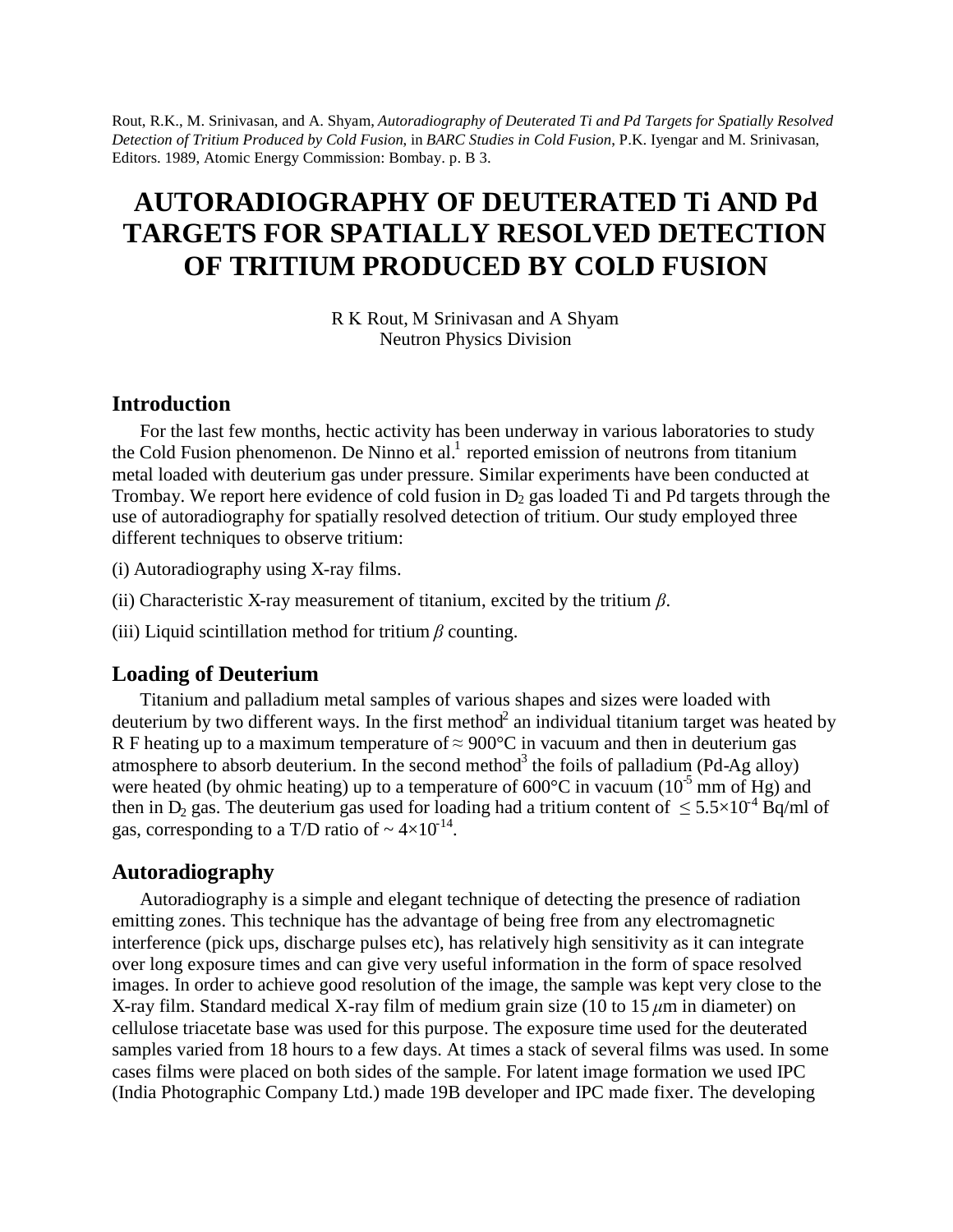time was typically 4 to 5 minutes. Out of many samples which had absorbed  $D_2$  gas, only a few showed a latent image. The results are tabulated in Table I.

The radiograph (Fig. 1) of some of the deuterated titanium disc targets showed several spots randomly distributed within the sample boundary. The occurrence of spots all along the rim of the machined target is very intriguing. Repeated measurements over a period of one month, with the same sample with varying exposure times gave almost identical pattern and relative intensity distribution of spots, indicating that the radiation emitting regions were well entrenched in the face of the titanium lattice. The fact that the second film of a stack of films exposed to the target also indicates similar though less intense spots, rules out the possibility of any kind of chemical reduction reaction caused by the deuterium or hydrogen in the target being responsible for causing the spots. The X-ray image (Fig. 2) of a conical target showed a diffused projection of the cone.

The image of Pd-Ag foils (Fig. 3) however exhibited a more uniform image. The images however indicated variation in intensity and some spots but on the whole the fogging was more or less uniform. Unlike deuterated titanium targets, the intensity of fogging of deuterated Pd foils reduced very rapidly i.e. within a couple of days the activity reduced below measurement level.

#### **Measurements of X-ray Emission**

The characteristic X-rays emitted from the deuterated metals (Ti and Pd) were studied with the help of a Si (-Li) (Silicon - Lithium drifted) detector by the Nuclear Physics Division. The detector had a beryllium window of 75  $\mu$ m thickness. The X-rays of Ti (K $\alpha$  = 4.5 keV, K $\beta$  = 4.9 keV) were observed in case of conical (Fig. 4) and disc (Fig. 5) samples. The count rate of the conical sample was much more than that of the disc sample. Some of the deuterated Pd-Ag foils indicated the X-ray peaks (Fig. 6) corresponding to titanium presumably because of a small amount of titanium impurity picked up by the foils from the  $D<sub>2</sub>$  loading chamber which had earlier been used for loading of Ti samples. We did not observe the L X-rays of palladium or silver.

#### **Liquid Scintillation Counting**

This was carried out at the Health Physics Division using the facilities described in Ref. 4. The sample was simply dropped into a vial containing liquid scintillator cocktail and the tritium activity was counted by two photomultiplier tubes in coincidence. The typical activities were 50 to 1000 Bq as compared to a background of less than 0.2 Bq. No correction was applied for possible quenching/ shadowing effects.

## **Results and Discussion**

The fogging observed in autoradiographs (Figs. 1, 2  $\&$  3) is the combined effect of tritium betas and characteristic X-rays of the host material. The radiograph of the disc sample (Fig. 1) indicates evidence of tritium localized in the form of microstructures. These spots are unevenly distributed on the face of the titanium, there being about 60 to 70 spots in all. On correlation with the X-ray counts under the peak (K X-ray peak) and liquid scintillation counting results it was found that the each emitting spot corresponds roughly to  $10^9$  to  $10^{10}$  atoms of tritium, In comparison the total number of deuterium atoms loaded in the disc sample was  $10^{19}$  to  $10^{20}$ . The X-ray images (Fig. 3) in case of Pd-Ag foils were uniformly fogged and intensity of fogging reduced very rapidly with time unlike with titanium. This type of loss in image may be attributed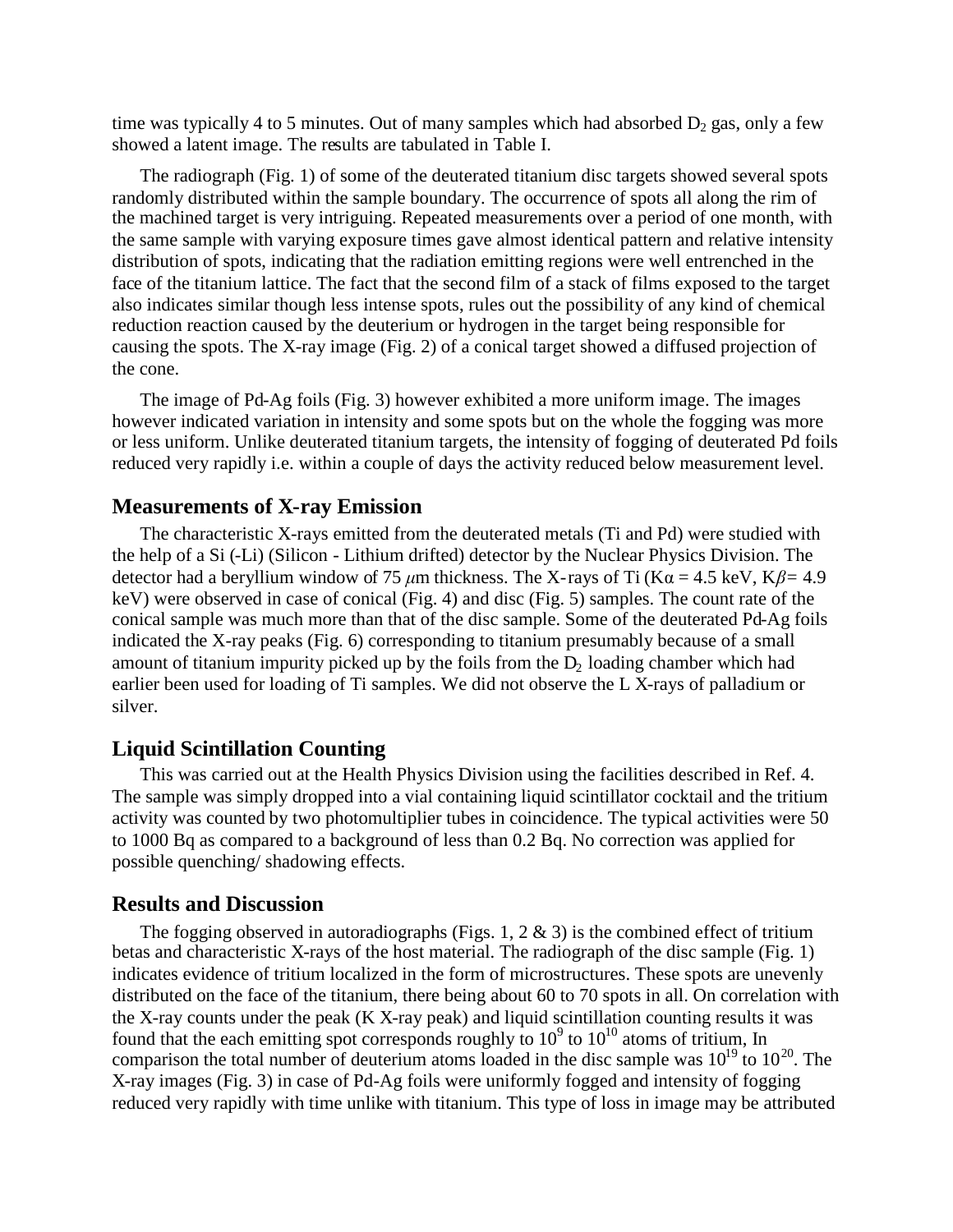to the high mobility of tritium in palladium as compared to that in titanium. Observation of Κ Χ-ray peaks of titanium (Figs. 4, 5 & 6) by Si(-Li) detector was the result of excitation of K-shell by tritium *β*. L X-ray of palladium ( $\approx$  3.6 Kev) or silver ( $\approx$  3.8 Kev) was not observed because of low fluorescent yield for L X-ray and the detector window being too thick (75 *μ*m) to allow observable quantity of L X-rays. Liquid scintillation counting further confirms the presence of tritium in the samples. It may also be pointed out that the quantity of tritium observed even on the surface of the samples exceeded the total quantity of tritium initially contained in the deuterium gas used to load the samples and hence the gaseous tritium, even if preferentially absorbed by the samples cannot explain this phenomena. Undeuterated metallic targets machined out of the same titanium rods did not indicate any detectable tritium, ruling out any contamination pick up during target fabrication/ handling.

# **Summary and Conclusions**

The evidence presented in the paper seems to be indicative of cold fusion reactions occurring in some of the deuterium loaded titanium and palladium targets. It has not been possible to conclusively establish whether the fusion reactions occur during the deuteration process or subsequently. Also it is not clear whether the reactions occur in sporadic bursts or continuously. However one of the disc targets, which gave impressive spotty radiograph did give rise to a significant neutron burst which produced  $10<sup>6</sup>$  neutrons<sup>5</sup> over a period of 85 minutes.

# **Acknowledgements**

The authors sincerely wish to express their gratefulness to Dr. P K Iyengar, Director, BARC for his keen interest and constant guidance in the present work. We are also thankful to M S Krishnan, S K Malhotra, S Shrikhande and K C Mittal for supplying the deuterated targets. We also grateful to Drs. V S Ramamurthy and Madan Lai for the X-ray spectral measurements. The authors would like to express their thanks to Dr. T S Iyengar for carrying out the liquid scintillation counting of the targets.

# **References**

- 1 A De Ninno et al, Europhysics Lett. 9, 221 (1989).
- 2 K C Mittal and V K Srikhande, This Report, Paper B2 (1989).<br>3 M S Krishnan et al. ibid. Paper B4 (1989).
- 3 M S Krishnan et al, ibid, Paper B4 (1989).<br>4 T S Murthy et al, ibid, Paper A9 (1989).
- 4 T S Murthy et al, ibid, Paper A9 (1989).<br>5 A Shyam et al, ibid, Paper A4 (1989).
- 5 A Shyam et al, ibid, Paper A4 (1989).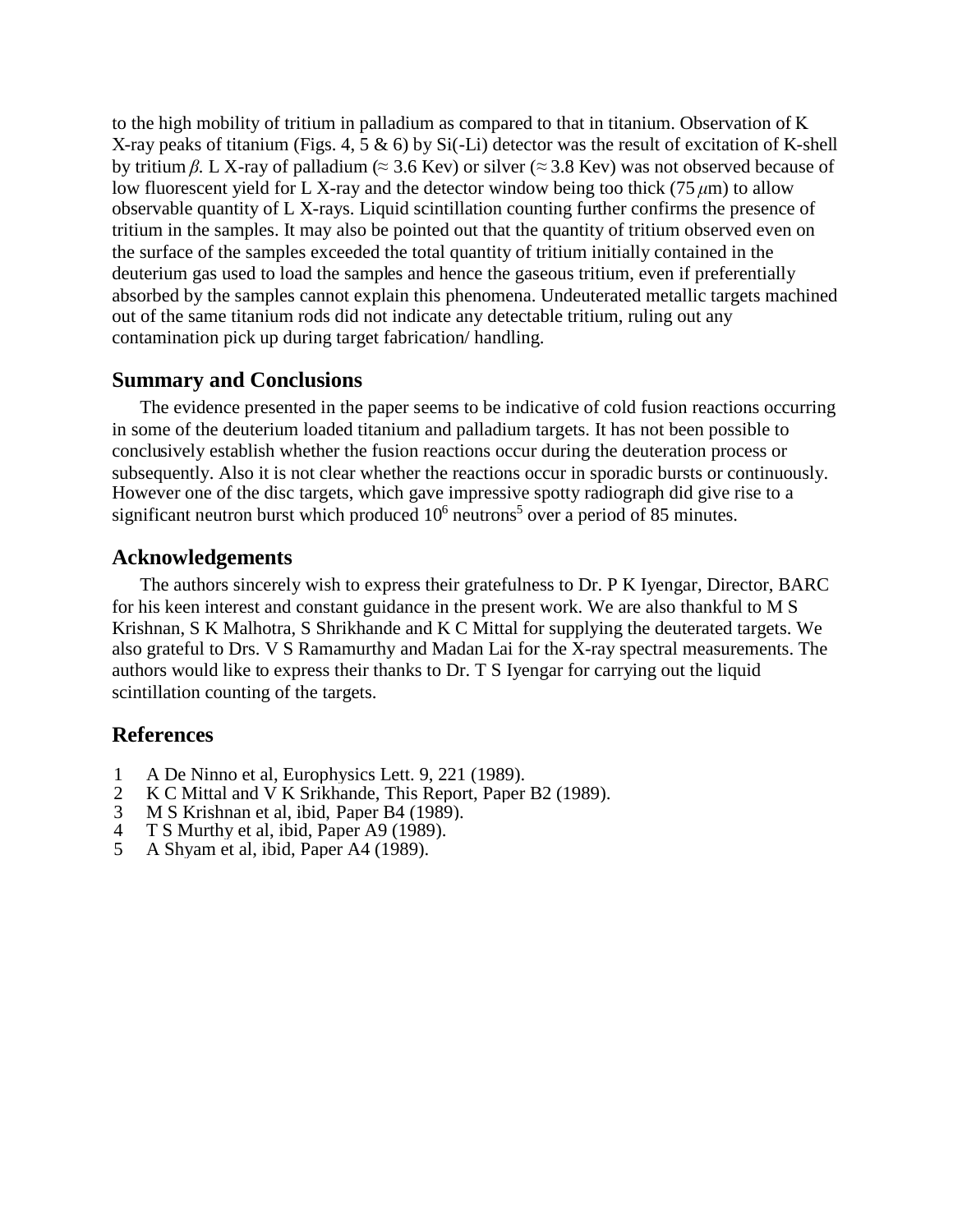| Sample No.                 | <b>DS001</b>                   | <b>CS003</b>                   | <b>PS001</b>                   |
|----------------------------|--------------------------------|--------------------------------|--------------------------------|
| Material                   | Ti                             | Ti                             | $Pd-Ag$                        |
| Shape of Sample            | Disc                           | Cone                           | Foil                           |
| Sample Mass (mg)           | 980                            | 206                            | 110                            |
| $D_2$ Absorbed (mg)        | 0.42                           | 0.07                           | 0.73                           |
| $D_2$ Loading process      | Ref. 2                         | Ref. 2                         | Ref. 3                         |
| Date of $D_2$ Loading      | $14 - 6 - 89$                  | $9 - 6 - 89$                   | $22 - 8 - 89$                  |
| Date of Exposure           | $23 - 6 - 89$                  | 14-6-89                        | $24 - 8 - 89$                  |
| <b>Exposure Duration</b>   | 66 Hr                          | 24 Hr                          | 88 Hr                          |
| Figure No.                 | 1                              | 2                              | 3                              |
| No. of Times Repeated      | 9                              | 3                              | 4                              |
| $Si(-Li)$ Result (Bq)      | 290                            | 1300                           | 2960*                          |
| Date of Measurement        | $16 - 6 - 89$                  | $16 - 6 - 89$                  | $24 - 8 - 89$                  |
| <b>Total Tritium Atoms</b> | $\approx$ 1.5 10 <sup>11</sup> | $\approx 6.5 10^{11}$          | $\approx$ 1.5 10 <sup>12</sup> |
| T/D Ratio                  | $\approx$ 1.2 10 <sup>-9</sup> | $\approx$ 3.2 10 <sup>-8</sup> | $\approx$ 7 10 <sup>-9</sup>   |
| Liq-Scin. Result $(Bq)$    | 28                             | 850                            | XX                             |
| Date of Measurement        | $26 - 6 - 89$                  | 15-6-89                        | XX                             |

**TABLE I**

\* Estimated from titanium (present as impurity) X-rays; can be inaccurate.